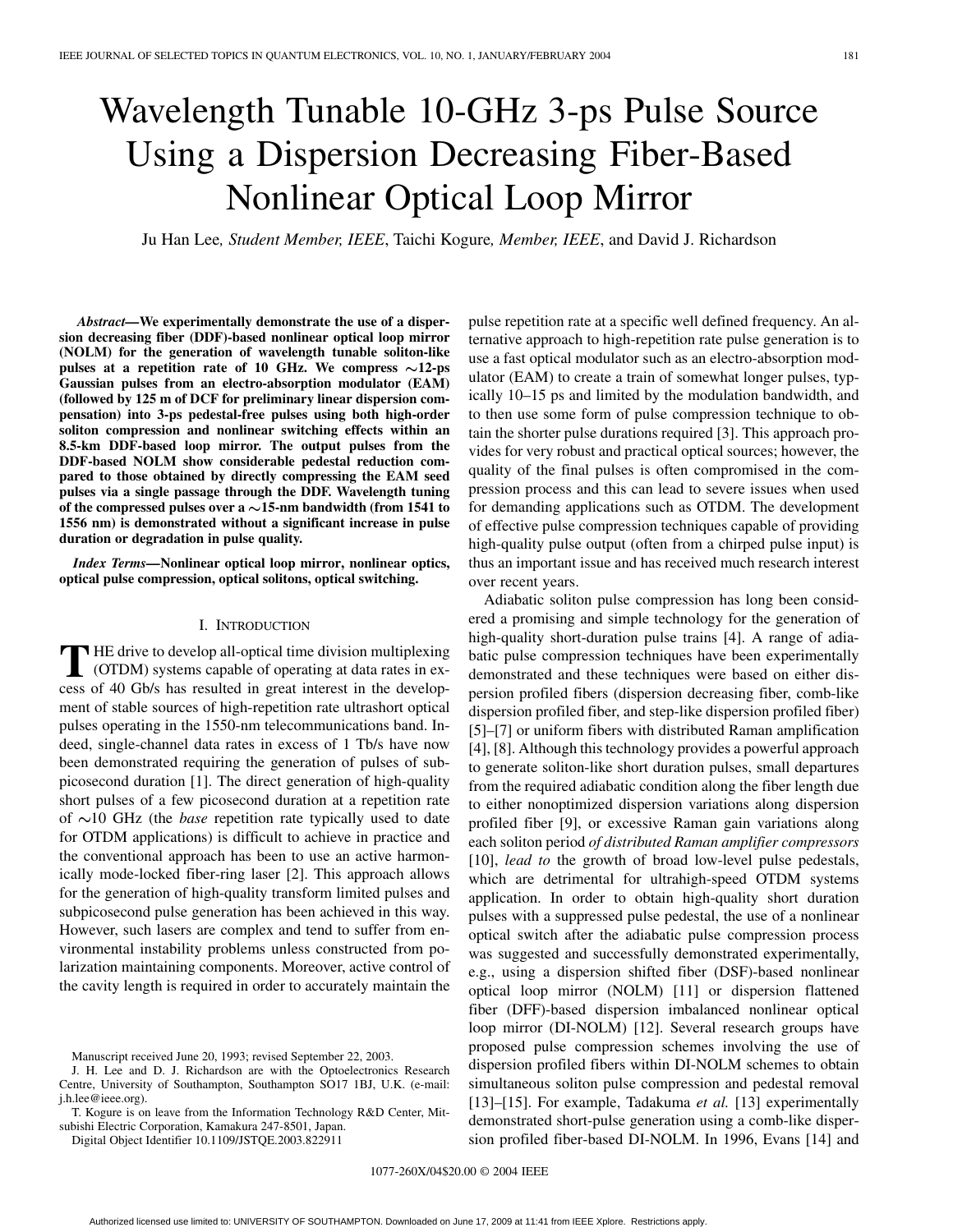

Fig. 1. Experimental setup for the tunable pulse source using a DDF-based NOLM.

more recently Cao *et al.* [\[15](#page-4-0)] suggested the use of a DDF-based DI-NOLM to obtain both soliton pulse compression and nonlinear switching, and theoretically demonstrated the possibility of generating pedestal-free soliton-like pulses.

In this paper, we experimentally demonstrate a DDF-based NOLM for simultaneous soliton pulse compression and pedestal removal and show results concerning the successful generation of 10-GHz wavelength tunable pedestal-suppressed short-duration pulses. Our scheme differs in operation from those previously proposed in [\[14](#page-4-0)] and [[15\]](#page-4-0) and incorporates a strategically positioned attenuator within the NOLM to ensure high-quality pulse compression. We compress  $\sim$ 12-ps Gaussian pulses from an EAM (followed by an 125-m DCF) into 3-ps pedestal-free soliton-like pulses using an 8.5-km DDF-based loop mirror. The output pulses are then compared to those directly generated from the DDF without a loop mirror configuration in terms of pulse pedestal level. Wavelength tunability over  $\sim$ 15 nm is readily achieved without appreciable degradation in pulse quality.

## II. EXPERIMENTAL SETUP AND THEORETICAL MODELING FOR THE DISPERSION DECREASING FIBER NOLM-BASED PULSE SOURCE

Our experimental setup for the DDF NOLM-based tunable pulse source is shown in Fig. 1. A continuous wave (CW) external cavity laser tunable in the range of 1530–1560 nm was used as the input seed source. The CW light was launched into the input port of a commercially available EAM to generate Gaussian-shaped pulses. The EAM was driven electrically with a dc bias of up to 6 V and a 10-GHz sinusoidal radio-frequency (RF) modulation [[3](#page-4-0)]. Fig. 2(a) shows the extinction ratio of the EAM as a function of reverse bias voltage at various operating wavelengths. From Fig. 2(a), it is clear that by properly setting the bias voltage between 3 and 5 V we can generate Gaussian shaped pulses with good interpulse extinction ratio  $( > 20$  dB) at a wavelength in the range 1530–1560 nm. The pulses emerging from the EAM were first amplified in an erbium-doped fiber amplifier (EDFA) and passed though a 1-nm band pass filter before being passed through a DCF to compensate residual linear chirp generated in the EAM. The duration of the pulses after the EAM was  $\sim$ 15 ps and the pulses were compressed to  $\sim$ 12-ps duration at the DCF output. The time–bandwidth product of the pulses at the EAM output was



Fig. 2. (a) Measured extinction ratio of the EAM used in this experiment as a function of reverse bias voltage at various operating wavelengths. (b) Dispersion profile of the DDF used in this experiment.

 $\sim$ 0.41 meaning that the pulses were close to transform limited at this point in the system. These pulses were amplified up to a 23-dBm average power with a high-power Er/Yb amplifier and were then passed through the DDF-based NOLM in order to compress the pulsewidth and filter out the low-level pedestal associated with high-order soliton compression process in the DDF. The NOLM was constructed using a 50 : 50 coupler and an 8.5-km DDF. A 90 : 10 coupler was also inserted within the loop to allow us to directly monitor pulses after a single pass through the DDF (in the dispersion decreasing direction). The DDF dispersion profile (D) followed a hyperbolic profile at 1550-nm tapering along the 8.5-km length from 13.75 to 2.75 ps/nm-km as shown in Fig. 2(b). This DDF was, in fact, originally designed and fabricated to adiabatically compress 40-GHz sinusoidal optical signals down to transform-limited  $\sim$ 5-ps fundamental soliton pulses. Further details concerning the characterization and fabrication of this DDF are provided in [\[16\]](#page-4-0). The dispersion profile of this fiber means that it is suitable for the "adiabatic" compression of  $\sim$ 15-ps Gaussian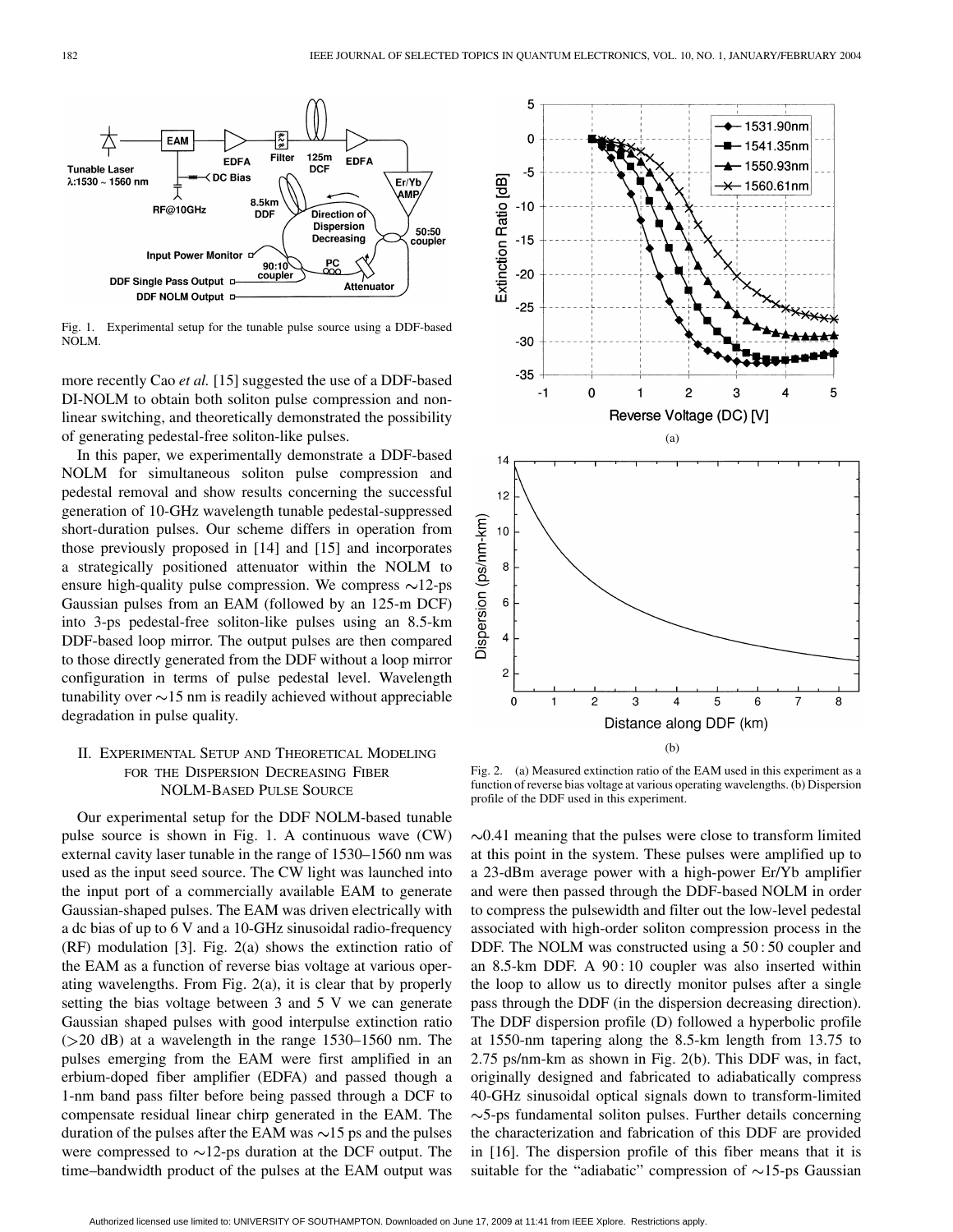pulses down to  $\sim$ 5-ps solitons. However, using higher order soliton compression effects we were able to achieve further pulse compression down to our target pulsewidth of  $\sim$ 3 ps in a single pass through the fiber [[17\]](#page-4-0). These pulses exhibit a small pedestal which needs to be suppressed for 80-Gb/s OTDM applications. The NOLM also incorporates a variable optical attenuator (VOA) positioned and adjusted to prevent pulses propagating in the dispersion increasing direction from undergoing significant soliton evolution as they pass through the loop, which we found otherwise compromised the quality of the compressed pulses. Note that pulses propagating in the dispersion increasing direction needed to be attenuated relatively strongly ( $\sim$ 8 dB) to avoid soliton effects due to the relatively small dispersion value and dispersion variation (2.75–5 ps/nm-km over 4-km fiber length). As a matter of fact, the dispersion decreasing fiber-based NOLM demonstrated in this paper is closer to a NOLM than a DI-NOLM and makes our device operation quite different from that theoretically proposed in [\[14](#page-4-0)] and [\[15](#page-4-0)].

In order to understand pulse evolution in the DDF and validate this system concept, the above system was modeled as a function of key parameters of the NOLM, for example coupling ratio, dispersion, length, attenuation, and the peak power of the input pulses which we assumed to be transform limited Gaussian pulses with 12-ps temporal width. Pulse propagation within the NOLM was modeled using the nonlinear Schrödinger equation incorporating terms to describe the effects of group velocity dispersion and self-phase modulation as described by

$$
\frac{\partial A}{\partial z} + \beta_1 \frac{\partial A}{\partial t} + \frac{i}{2} \beta_2 \frac{\partial^2 A}{\partial t^2} - \frac{1}{6} \beta_3 \frac{\partial^3 A}{\partial t^3} + \frac{\alpha}{2} A = i \gamma |A|^2 A
$$
 (1)

where the pulse amplitude A is normalized such that  $|A|^2$  represents the optical field strength within the fiber.  $\beta_1$  is the group delay,  $\beta_2$  is the first-order group velocity dispersion (GVD), which is a function of the fiber distance along the DDF, and  $\beta_3$  is the second-order GVD, which is assumed to be constant along the DDF length.  $\alpha$  represents the absorption coefficient of optical power in the fiber, and  $\gamma = n_2 \omega_o/cA_{\text{eff}}$  is the nonlinearity coefficient where  $n_2 = 2.6 \times 10^{-20} \text{ m}^2/\text{W}$ ,  $\omega_o$  is the signal frequency, and  $A_{\text{eff}}$  is the effective area of the fiber which varies along the fiber length in the range of  $61 \sim 74 \,\mu\text{m}^2$ . We solved the above equation using the symmetrized split step Fourier method [[18\]](#page-4-0). The value of dispersion slope  $(dD/d\lambda)$ , was  $0.07 \text{ ps/nm}^2/\text{km}$  at a wavelength of 1550 nm. The fiber loss was measured to be 0.3 dB/km.

### III. NUMERICAL SIMULATION AND EXPERIMENTAL RESULTS

In Fig. 3, the numerically predicted and experimentally measured power transmission characteristic of the DDF-based NOLM is plotted as a function of input average power at a wavelength of 1550 nm. A good nonlinear switching characteristic for the NOLM, together with excellent agreement between theory and experiment, is clearly shown in the graph. From the nonlinear transmission curve in Fig. 3, the optimum system operating point from a nonlinear switching perspective would appear to be the region of 60-mW input average power, but this operating point was found to provide  $\sim$ 5-ps duration



Fig. 3. Numerically predicted and experimentally measured power transmission characteristic of the DDF-based NOLM as a function of input pulse average power at a wavelength of 1550 nm.



Fig. 4. (a) Theoretically predicted and (b) experimentally measured SHG autocorrelation functions of the compressed pulses both after the 8.5-km DDF single pass only and after the DDF-based NOLM at an operating wavelength of 1550 nm under the optimum operating condition of  $\sim$  120-mW input pulse power, together with those of 12-ps Gaussian pulses generated with the EAM followed by the 125-m-long DCF.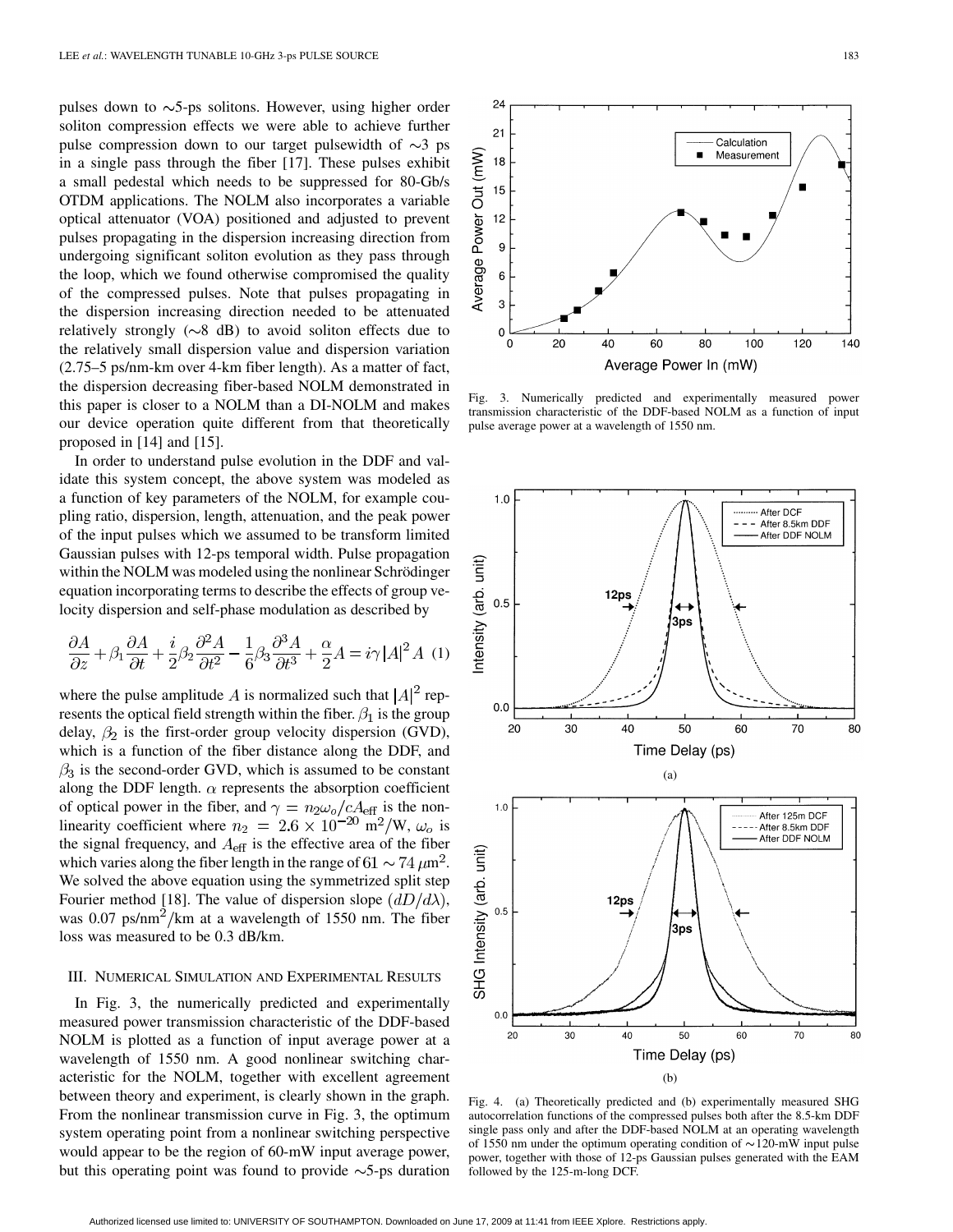

Fig. 5. Same data as Fig. 4 plotted in a log scale. (a) Theoretically predicted and (b) experimentally measured SHG autocorrelation traces.

pulses, which is twice broader than our target pulse duration of 3 ps. Both numerically and experimentally, we found the optimum system operating point for 3-ps pulse generation with maximum pedestal suppression to be in the region of  $\sim$ 120 nW of input power. Note that the agreement between theory and experiment is worse at higher powers, which we attribute to a slight degradation in our high-power (up to 28 dBm) amplifier performance due to buildup of out-of-signal-band ASE at the these higher gain levels.

Fig. 4 shows the theoretical and experimental SHG autocorrelation functions of the compressed pulses both after a single pass at the 8.5-km DDF and after the DDF-based NOLM at an operating wavelength of 1550 nm under the optimum operating condition. Most of the 12-ps Gaussian pulses generated with the EAM followed by the DCF are also shown. Fig. 5 is a log scale plot of the same data which emphasizes the pedestal suppression provided by the approach. Although the final compressed pulsewidths were 3 ps after a single pass through the 8.5-km DDF and after the DDF-based NOLM, significant pulse pedestal was observed both theoretically and experimentally without the loop mirror structure, which can be attributed to the higher order soliton compression effect [[17\]](#page-4-0) needed to get this large a compression factor from this dispersion profile. By



Fig. 6. Calculated and experimentally measured optical spectrum of the pulses from the DDF-based NOLM at an operating wavelength of 1550 nm under the optimum operating condition of  $\sim$  120-mW input pulse power.



Fig. 7. Measured output pulsewidth from the DDF-based NOLM, together with the bias voltage versus wavelength at a fixed input Gaussian pulse average power of  $\sim$  120 mW.

contrast, the DDF-based NOLM generated high-quality clean soliton-like pulses as shown in Figs. 4 and 5. It is clear from these results that the DDF-based NOLM function provides both high order soliton compression and nonlinear switching as predicted. The corresponding optical spectrum of the pulses from the DDF-based NOLM are shown in Fig. 6. The time–bandwidth product of the pulses was found to be less than  $\sim 0.4$  (assuming a hyperbolic pulse shape for the pulsewidth estimation) and confirming that the pulses are of a good quality.

In order to characterize the wavelength tuning range of our DDF NOLM-based pulse source, we performed SHG autocorrelation measurements of the output pulses by changing the wavelength of the CW seed source. The results are summarized in Fig. 7. High-quality  $\sim$ 3-ps duration soliton-like pulses were obtained over a bandwidth of  $\sim$ 15 nm. Note that the temporal pulsewidth was found to increase very slightly toward longer wavelengths and that we had to increase the EAM bias voltage at these longer wavelengths to find the shortest pulsewidth and optimal pedestal suppression. This change of bias voltage can be attributed to the wavelength dependence of the residual chirp of the pulses generated from the EAM used in this experiment.